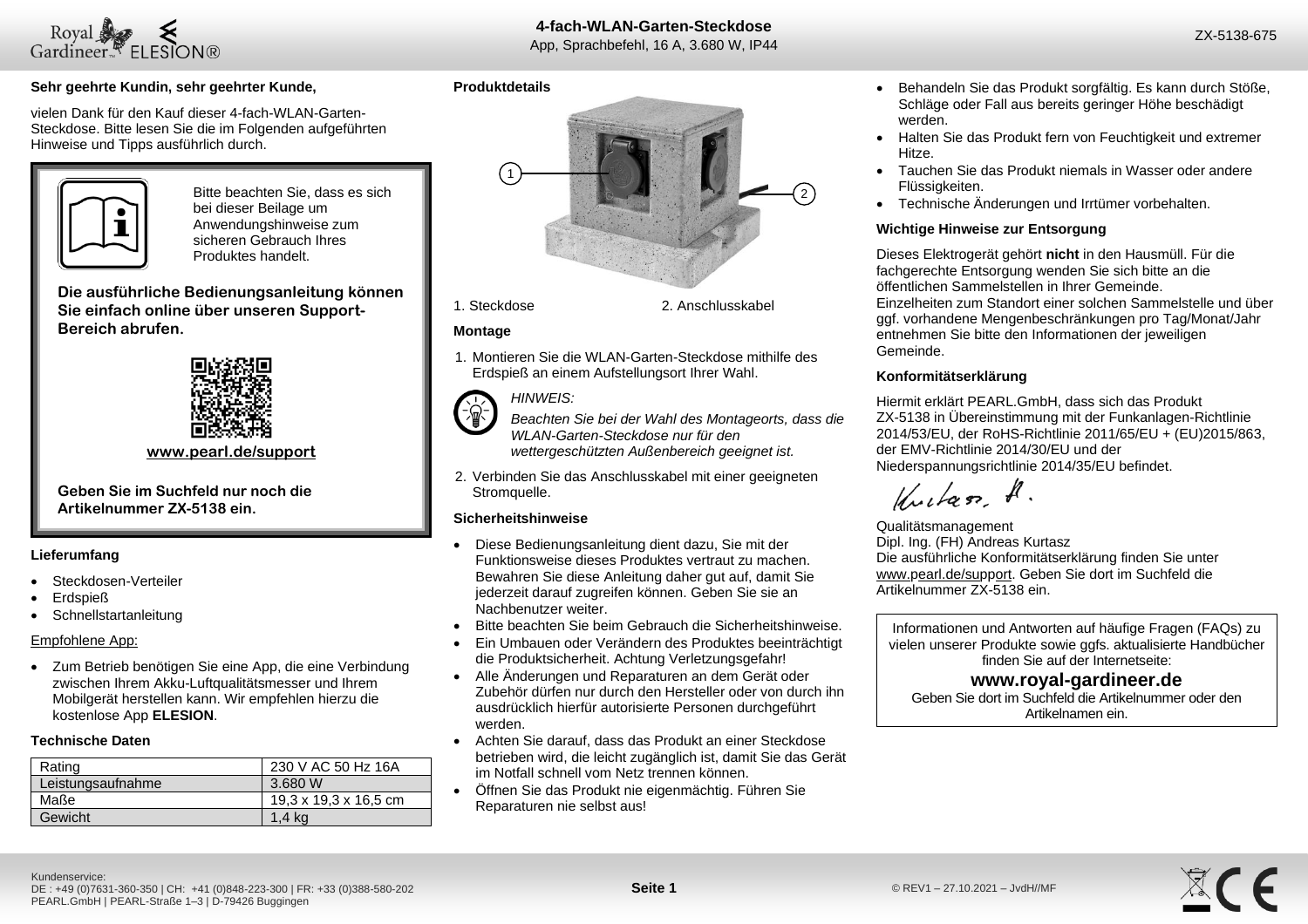

### **GPL-Lizenztext**

Wir senden Ihnen auf Anforderung (gerne unter opensource@pearl.de) den Source Code auch auf einem handelsüblichen Datenträger, dessen Herstellungskosten wir im Gegenzug geltend machen. Den vollständigen Lizenztext ersehen Sie nachfolgend. Näheres, insbesondere auch dazu, warum es keine offizielle deutsche Übersetzung der Lizenzbedingungen gibt, erfahren Sie unter http://www.gnu.org/ licenses/gpl-2.0.html. Da es sich um freie Software handelt, schließen die Entwickler dieser Software die Haftung, soweit gesetzlich zulässig, aus. Bitte beachten Sie, dass die Gewährleistung für die Hardware davon natürlich nicht betroffen ist und in vollem Umfang besteht. Weitere Fragen beantworten wir Ihnen gerne unter opensource@pearl.de

GNU GENERAL PUBLIC LICENSE Version 2, June 1991

Copyright (C) 1989, 1991 Free Software Foundation, Inc. 51 Franklin Street, Fifth Floor, Boston, MA 02110-1301 USA Everyone is permitted to copy and distribute verbatim copies of this license document, but changing it is not allowed.

#### Preamble

The licenses for most software are designed to take away your freedom to share and change it. By contrast, the GNU General Public License is intended to guarantee your freedom to share and change free software--to make sure the software is free for all its users. This General Public License applies to most of the Free Software Foundation's software and to any other program whose authors commit to using it. (Some other Free Software Foundation software is covered by the GNU Lesser General Public License instead.) You can apply it to your programs, too.

When we speak of free software, we are referring to freedom, not price. Our General Public Licenses are designed to make sure that you have the freedom to distribute copies of free software (and charge for this service if you wish), that you receive source code or can get it if you want it, that you can change the software or use pieces of it in new free programs; and that you know you can do these things.

To protect your rights, we need to make restrictions that forbid anyone to deny you these rights or to ask you to surrender the rights. These restrictions translate to certain responsibilities for you if you distribute copies of the software, or if you modify it.

For example, if you distribute copies of such a program, whether gratis or for a fee, you must give the recipients all the rights that you have. You must make sure that they, too, receive or can get the source code. And you must show them these terms so they know their rights.

We protect your rights with two steps: (1) copyright the software, and (2) offer you this license which gives you legal permission to copy, distribute and/or modify the software.

Also, for each author's protection and ours, we want to make certain that everyone understands that there is no warranty for this free software. If the software is modified by someone else and passed on, we want its recipients to<br>know that what they have is not the original, so that any problems introduced by others will not reflect authors' reputations.

Finally, any free program is threatened constantly by software patents. We wish to avoid the danger that redistributors of a free program will individually obtain patent licenses, in effect making the program proprietary. To prevent this, we have made it clear that any patent must be licensed for everyone's free use or not licensed at all.

The precise terms and conditions for copying, distribution and modification follow.

#### GNU GENERAL PUBLIC LICENSE TERMS AND CONDITIONS FOR COPYING, DISTRIBUTION AND MODIFICATION

0. This License applies to any program or other work which contains a notice placed by the copyright holder saying it may be distributed under the terms of this General Public License. The "Program", below, refers to any such program or work, and a "work based on the Program" means either the Program or any derivative work under copyright law: that is to say, a work containing the Program or a portion of it, either verbatim or with modifications and/or translated into another language. (Hereinafter, translation is included without limitation in the term "modification".) Each licensee is addressed as "you".

Activities other than copying, distribution and modification are not covered by this License; they are outside its scope. The act of running the Program is not restricted, and the output from the Program is covered only if its contents constitute a work based on the Program (independent of having been made by running the Program). Whether that is true depends on what the Program does.

1. You may copy and distribute verbatim copies of the Program's source code as you receive it, in any medium, provided that you conspicuously and appropriately publish on each copy an appropriate copyright notice and disclaimer of warranty; keep intact all the notices that refer to this License and to the absence of any warranty; and give any other recipients of the Program a copy of this License along with the Program.

You may charge a fee for the physical act of transferring a copy, and you may at your option offer warranty protection in exchange for a fee.

2. You may modify your copy or copies of the Program or any portion of it, thus forming a work based on the Program, and copy and distribute such modifications or work under the terms of Section 1 above, provided that you also meet all of these conditions:

a) You must cause the modified files to carry prominent notices stating that you changed the files and the date of any change.

b) You must cause any work that you distribute or publish, that in whole or in part contains or is derived from the Program or any part thereof, to be licensed as a whole at no charge to all third parties under the terms of this License.

c) If the modified program normally reads commands interactively when run, you must cause it, when started running for such interactive use in the most ordinary way, to print or display an announcement including an appropriate copyright notice and a notice that there is no warranty (or else, saying that you provide a warranty) and that users may redistribute the program under these conditions, and telling the user how to view a copy of this License. (Exception: if the Program itself is interactive but does not normally print such an announcement, your work based on the Program is not required to print an announcement.)

These requirements apply to the modified work as a whole. If identifiable sections of that work are not derived from the Program, and can be reasonably considered independent and separate works in themselves, then this License, and its terms, do not apply to those sections when you distribute them as separate works. But when you distribute the same sections as part of a whole which is a work based on the Program, the distribution of the whole must be on the terms of this License, whose permissions for other licensees extend to the entire whole, and thus to each and every part regardless of who wrote it.

Thus, it is not the intent of this section to claim rights or contest your rights to work written entirely by you; rather, the intent is to exercise the right to control the distribution of derivative or collective works based on the Program.

In addition, mere aggregation of another work not based on the Program with the Program (or with a work based on the Program) on a volume of a storage or distribution medium does not bring the other work under the scope of this License.

3. You may copy and distribute the Program (or a work based on it, under Section 2) in object code or executable form under the terms of Sections 1 and 2 above provided that you also do one of the following:

a) Accompany it with the complete corresponding machine-readable source code, which must be distributed under the terms of Sections 1 and 2 above on a medium customarily used for software interchange; or,

b) Accompany it with a written offer, valid for at least three years, to give any third party, for a charge no more than your cost of physically performing source distribution, a complete machine-readable copy of the corresponding source code, to be distributed under the terms of Sections 1 and 2 above on a medium customarily used for software interchange; or,

c) Accompany it with the information you received as to the offer to distribute corresponding source code. (This alternative is allowed only for noncommercial distribution and only if you received the program in object code or executable form with such an offer, in accord with Subsection b above.)

The source code for a work means the preferred form of the work for making modifications to it. For an executable work, complete source code means all the source code for all modules it contains, plus any associated interface definition files, plus the scripts used to control compilation and installation of the executable. However, as a special exception, the source code distributed need not include anything that is normally distributed (in either source or binary form) with the major components (compiler, kernel, and so on) of the operating system on which the executable runs, unless that component itself accompanies the executable.

If distribution of executable or object code is made by offering access to copy from a designated place, then offering equivalent access to copy the source code from the same place counts as distribution of the source code, even though third parties are not compelled to copy the source along with the object code.

4. You may not copy, modify, sublicense, or distribute the Program except as expressly provided under this License. Any attempt otherwise to copy, modify, sublicense or distribute the Program is void, and will automatically terminate your rights under this License. However, parties who have received copies, or rights, from you under this License will not have their licenses terminated so long as such parties remain in full compliance.

5. You are not required to accept this License, since you have not signed it. However, nothing else grants you permission to modify or distribute the Program or its derivative works. These actions are prohibited by law if you do not accept this License. Therefore, by modifying or distributing the Program (or any work based on the Program), you indicate your acceptance of this License to do so, and all its terms and conditions for copying, distributing or modifying the Program or works based on it.

6. Each time you redistribute the Program (or any work based on the Program), the recipient automatically receives<br>a license from the original licensor to copy, distribute or modify the Program subject to these terms and c You may not impose any further restrictions on the recipients' exercise of the rights granted herein. You are not responsible for enforcing compliance by third parties to this License.

7. If, as a consequence of a court judgment or allegation of patent infringement or for any other reason (not limited to patent issues), conditions are imposed on you (whether by court order, agreement or otherwise) that contradict the conditions of this License, they do not excuse you from the conditions of this License. If you cannot distribute so as to satisfy simultaneously your obligations under this License and any other pertinent obligations, then as a consequence you may not distribute the Program at all. For example, if a patent license would not permit royaltyfree redistribution of the Program by all those who receive copies directly or indirectly through you, then the only way you could satisfy both it and this License would be to refrain entirely from distribution of the Program.

If any portion of this section is held invalid or unenforceable under any particular circumstance, the balance of the section is intended to apply and the section as a whole is intended to apply in other circumstances.

It is not the purpose of this section to induce you to infringe any patents or other property right claims or to contest validity of any such claims; this section has the sole purpose of protecting the integrity of the free software distribution system, which is implemented by public license practices. Many people have made generous contributions to the wide range of software distributed through that system in reliance on consistent application of

that system; it is up to the author/donor to decide if he or she is willing to distribute software through any other system and a licensee cannot impose that choice.

This section is intended to make thoroughly clear what is believed to be a consequence of the rest of this License.

8. If the distribution and/or use of the Program is restricted in certain countries either by patents or by copyrighted interfaces, the original copyright holder who places the Program under this License may add an explicit geographical distribution limitation excluding those countries, so that distribution is permitted only in or among countries not thus excluded. In such case, this License incorporates the limitation as if written in the body of this License.

9. The Free Software Foundation may publish revised and/or new versions of the General Public License from time to time. Such new versions will be similar in spirit to the present version, but may differ in detail to address new problems or concerns.

Each version is given a distinguishing version number. If the Program specifies a version number of this License which applies to it and "any later version", you have the option of following the terms and conditions either of that version or of any later version published by the Free Software Foundation. If the Program does not specify a version number of this License, you may choose any version ever published by the Free Software Foundation.

10. If you wish to incorporate parts of the Program into other free programs whose distribution conditions are different, write to the author to ask for permission. For software which is copyrighted by the Free Software Foundation, write to the Free Software Foundation; we sometimes make exceptions for this. Our decision will be guided by the two goals of preserving the free status of all derivatives of our free software and of promoting the galacd by the two goals or preserving the<br>sharing and reuse of software generally.

#### NO WARRANTY

11. BECAUSE THE PROGRAM IS LICENSED FREE OF CHARGE, THERE IS NO WARRANTY FOR THE PROGRAM, TO THE EXTENT PERMITTED BY APPLICABLE LAW. EXCEPT WHEN OTHERWISE STATED IN WRITING THE COPYRIGHT HOLDERS AND/OR OTHER PARTIES PROVIDE THE PROGRAM "AS IS" WITHOUT WARRANTY OF ANY KIND, EITHER EXPRESSED OR IMPLIED, INCLUDING, BUT NOT LIMITED TO, THE IMPLIED WARRANTIES OF MERCHANTABILITY AND FITNESS FOR A PARTICULAR PURPOSE. THE ENTIRE RISK AS TO THE QUALITY AND PERFORMANCE OF THE PROGRAM IS WITH YOU. SHOULD THE PROGRAM PROVE DEFECTIVE, YOU ASSUME THE COST OF ALL NECESSARY SERVICING, REPAIR OR CORRECTION.

12. IN NO EVENT UNLESS REQUIRED BY APPLICABLE LAW OR AGREED TO IN WRITING WILL ANY COPYRIGHT HOLDER, OR ANY OTHER PARTY WHO MAY MODIFY AND/OR REDISTRIBUTE THE PROGRAM AS PERMITTED ABOVE, BE LIABLE TO YOU FOR DAMAGES, INCLUDING ANY GENERAL, SPECIAL, INCIDENTAL OR CONSEQUENTIAL DAMAGES ARISING OUT OF THE USE OR INABILITY TO USE THE PROGRAM (INCLUDING BUT NOT LIMITED TO LOSS OF DATA OR DATA BEING RENDERED INACCURATE OR LOSSES SUSTAINED BY YOU OR THIRD PARTIES OR A FAILURE OF THE PROGRAM TO OPERATE WITH ANY OTHER PROGRAMS), EVEN IF SUCH HOLDER OR OTHER PARTY HAS BEEN ADVISED OF THE POSSIBILITY OF SUCH DAMAGES.

#### END OF TERMS AND CONDITIONS

#### How to Apply These Terms to Your New Programs

If you develop a new program, and you want it to be of the greatest possible use to the public, the best way to achieve this is to make it free software which everyone can redistribute and change under these terms.

To do so, attach the following notices to the program. It is safest to attach them to the start of each source file to most effectively convey the exclusion of warranty; and each file should have at least the "copyright" line and a pointer to where the full notice is found.

<one line to give the program's name and a brief idea of what it does.> Copyright (C) <year> <name of author>

This program is free software; you can redistribute it and/or modify it under the terms of the GNU General Public License as published by the Free Software Foundation; either version 2 of the License, or (at your option) any later version.

This program is distributed in the hope that it will be useful, but WITHOUT ANY WARRANTY; without even the implied warranty of MERCHANTABILITY or FITNESS FOR A PARTICULAR PURPOSE. See the GNU General Public License for more details.

You should have received a copy of the GNU General Public License along with this program; if not, write to the Free Software Foundation, Inc., 51 Franklin Street, Fifth Floor, Boston, MA 02110-1301 USA.

Also add information on how to contact you by electronic and paper mail.

If the program is interactive, make it output a short notice like this when it starts in an interactive mode:

Gnomovision version 69, Copyright (C) year name of author Gnomovision comes with ABSOLUTELY NO WARRANTY; for details type `show w'. This is free software, and you are welcome to redistribute it under certain conditions; type `show c' for details.

The hypothetical commands `show w' and `show c' should show the appropriate parts of the General Public License. Of course, the commands you use may be called something other than `show w' and `show c'; they could even be mouse-clicks or menu items--whatever suits your program.

You should also get your employer (if you work as a programmer) or your school, if any, to sign a "copyright disclaimer" for the program, if necessary. Here is a sample; alter the names:

Yoyodyne, Inc., hereby disclaims all copyright interest in the program `Gnomovision' (which makes passes at compilers) written by James Hacker.

<signature of Ty Coon>, 1 April 1989 Ty Coon, President of Vice

This General Public License does not permit incorporating your program into proprietary programs. If your program is a subroutine library, you may consider it more useful to permit linking proprietary applications with the library. If this is what you want to do, use the GNU Lesser General Public License instead of this License.

 $\mathbb{X}$ CE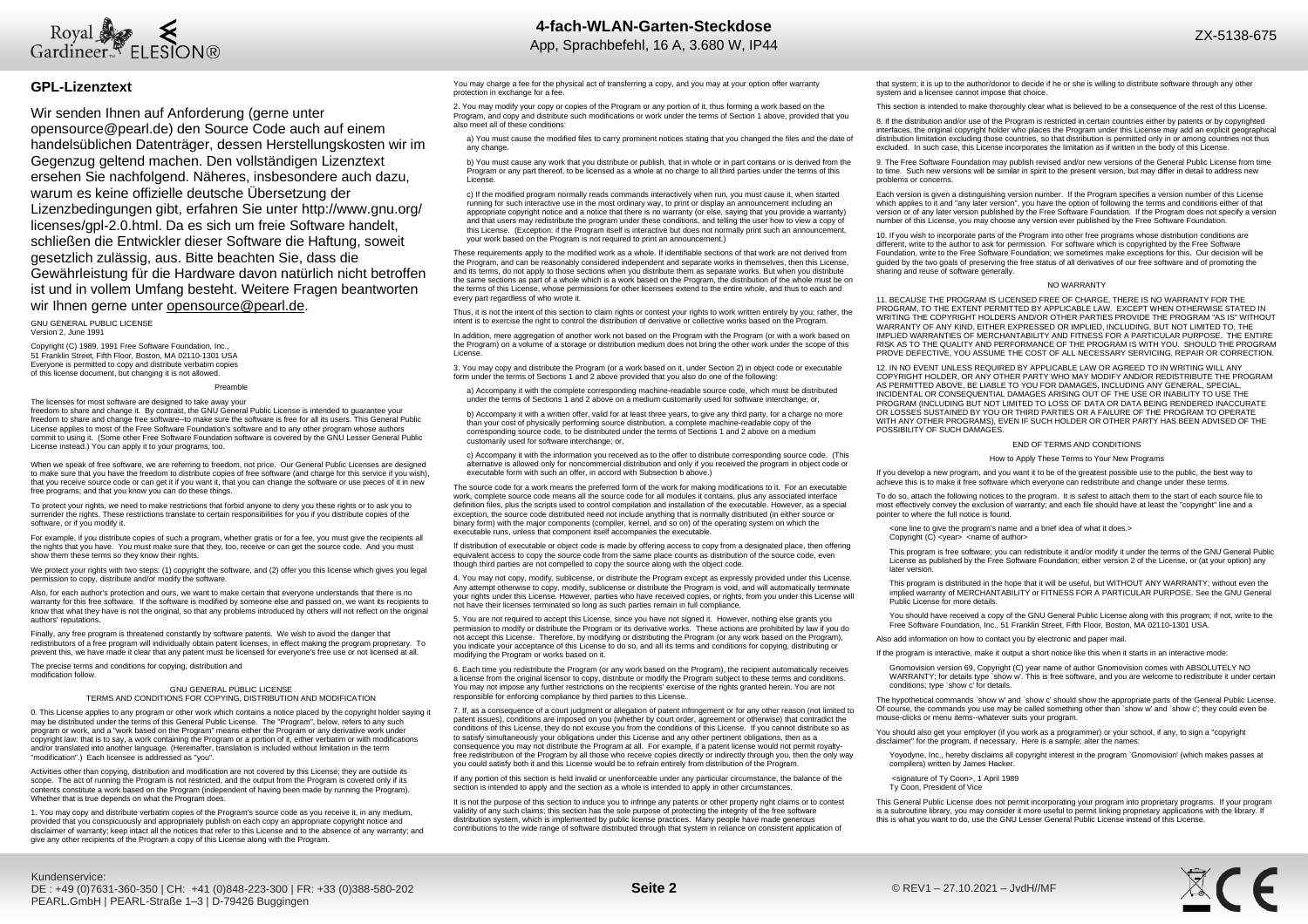

# **Multiprise de jardin connectée et intelligente**

avec 4 prises et commandes vocales

 $20<sup>2</sup>$ 

## **Chère cliente, cher client,**

Nous vous remercions d'avoir choisi cette multiprise de jardin connectée et intelligente avec 4 prises.

Afin d'utiliser au mieux votre nouveau produit, veuillez lire attentivement ce mode d'emploi et respecter les consignes et astuces suivantes.



Il s'agit ici uniquement d'instructions pour une mise en marche sécurisée.

**La notice détaillée est disponible sur www.pearl.fr/support/notices. Faites défiler le tableau qui s'affiche, ou effectuez une recherche sur la page en tapant la référence de l'article, ZX5138, dans le champ de recherche.**

**Attention ! Pour pouvoir afficher le mode d'emploi complet, vous devez posséder un lecteur PDF, disponible gratuitement sur Internet. Vous pouvez télécharger et installer gratuitement le logiciel de lecture PDF le plus courant, Adobe Reader, ou bien Foxit Reader, également gratuit.** 

### **Contenu**

- **Multiprise**
- Piquet
- Guide de démarrage rapide

### Application recommandée :

• L'utilisation du produit requiert une application capable d'établir une connexion entre votre multiprise et votre appareil mobile. Nous recommandons l'application gratuite **ELESION.**

### **Caractéristiques techniques**

| Alimentation       | 230 V AC / 50 Hz / 16 A |
|--------------------|-------------------------|
| Puissance absorbée | 3680 W                  |
| Dimensions         | 19,3 x 19,3 x 16,5 cm   |
| <b>Poids</b>       | 1.4 ka                  |

### **Description du produit**





### **Montage**

1. Fixez la multiprise connectée à l'emplacement de votre choix, à l'aide du piquet.



*Lors du choix du lieu de montage, veuillez noter que la multiprise connectée est uniquement conçue pour une utilisation en un lieu extérieur protégé contre les intempéries.*

2. Branchez le câble d'alimentation à une source d'alimentation appropriée.

### **Consignes de sécurité**

- Ce mode d'emploi vous permet de vous familiariser avec le fonctionnement du produit. Conservez précieusement ce mode d'emploi afin de pouvoir le consulter en cas de besoin. Transmettez-le le cas échéant à l'utilisateur suivant.
- Pour connaître les conditions de garantie, veuillez contacter votre revendeur. Veuillez également tenir compte des conditions générales de vente !
- Veillez à utiliser le produit uniquement comme indiqué dans la notice. Une mauvaise utilisation peut endommager le produit ou son environnement.
- Respectez les consignes de sécurité pendant l'utilisation.
- Le démontage ou la modification du produit affecte sa sécurité. Attention, risque de blessure !
- Toute modification ou réparation de l'appareil ou de ses accessoires doit être effectuée exclusivement par le fabricant ou par un spécialiste dûment autorisé.
- Veillez à ce que le produit soit alimenté par une prise facilement accessible afin de pouvoir débrancher l'appareil rapidement en cas d'urgence.
- N'ouvrez pas le produit vous-même. Ne tentez jamais de réparer vous-même le produit !
- Manipulez le produit avec précaution. Un coup, un choc, ou une chute, même de faible hauteur, peut l'endommager.
- N'exposez le produit ni à l'humidité ni à une chaleur extrême.
- Ne plongez jamais l'appareil dans l'eau ni dans aucun autre liquide.
- Cet appareil n'est pas conçu pour être utilisé par des personnes (y compris les enfants) dont les capacités physiques, sensorielles ou mentales sont réduites, ou des personnes dénuées d'expérience ou de connaissance, sauf si elles ont pu bénéficier, par l'intermédiaire d'une personne responsable de leur sécurité, d'une surveillance ou d'instructions préalables concernant l'utilisation de l'appareil.
- Si le câble d'alimentation est endommagé, il doit être remplacé par le fabricant, son service après-vente ou des personnes de qualification similaire afin d'éviter tout danger. N'utilisez pas l'appareil tant que la réparation n'a pas été effectuée.
- Conservez le produit hors de la portée et de la vue des enfants.
- Aucune garantie ne pourra être appliquée en cas de mauvaise utilisation.
- Le fabricant décline toute responsabilité en cas de dégâts matériels ou dommages (physiques ou moraux) dus à une mauvaise utilisation et/ou au non-respect des consignes de sécurité.
- Sous réserve de modification et d'erreur !

### **Consignes importantes pour le traitement des déchets**

Cet appareil électronique ne doit **PAS** être jeté dans la poubelle de déchets ménagers. Pour l'enlèvement approprié des déchets, veuillez vous adresser aux points de ramassage publics de votre municipalité.

Les détails concernant l'emplacement d'un tel point de ramassage et des éventuelles restrictions de quantité existantes par jour/mois/année, ainsi que sur des frais éventuels de collecte, sont disponibles dans votre municipalité.